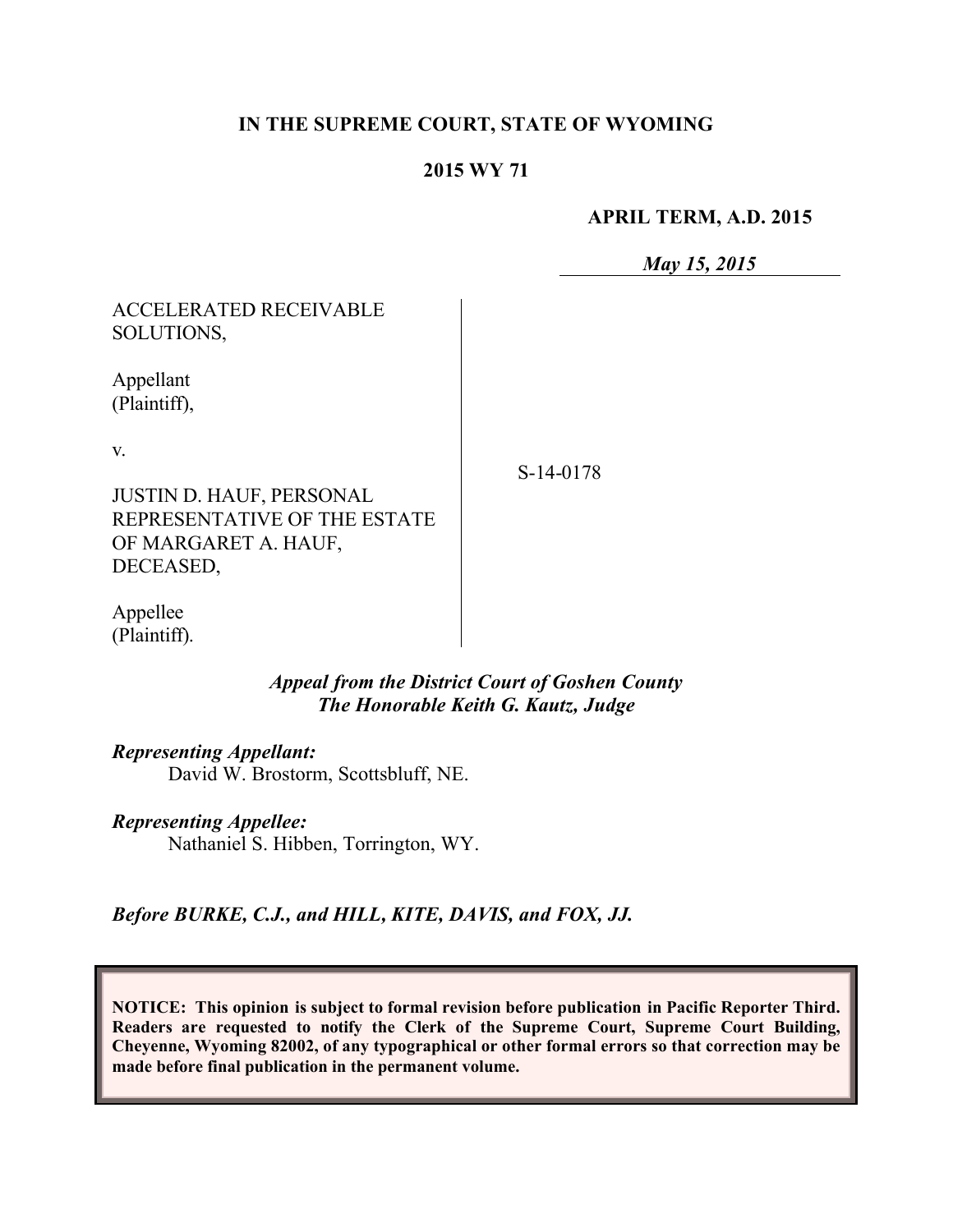## **HILL,** Justice.

[¶1] Accelerated Receivable Solutions (ARS) filed a claim against the Estate of Margaret A. Hauf (Estate). The Estate disallowed the claim and sent notice of the disallowance to ARS via certified mail. The certified mailing was returned to the Estate unclaimed. Months later, ARS learned of its disallowed claim and filed a complaint in district court objecting to the disallowance of its claim and seeking judgment on the claim. The Estate moved to dismiss the complaint as untimely, and the district court granted that motion. ARS appeals the dismissal, asserting both statutory and due process violations. We affirm.

#### **ISSUES**

[¶2] ARS states the issues on appeal as follows:

1. The personal representative failed to exercise due diligence in providing actual notice to a known creditor of the estate.

2. The notice sent was constitutionally inadequate under the due process clause of the U.S. Constitution and the Wyoming Constitution, because the estate knew the creditor had not received it.

## **FACTS**

[¶3] On April 17, 2012, a petition for probate of the Estate of Margaret A. Hauf (Estate) was filed in district court in Goshen County. On July 26, 2013, the Estate issued Notices of Time for Filing Creditors Claims to known creditors, including ARS's predecessors in interest. On August 26, 2013, ARS filed its Amended Creditor's Claim.

[¶4] On September 13, 2013, the Estate rejected ARS's amended claim. On that same day, the Estate filed the notice of rejection in district court and mailed the rejection notice to ARS via certified mail. The notice mailed to ARS was returned to the Estate marked "Return to Sender," "Unclaimed," and "Unable to Forward."

[¶5] On December 18, 2013, counsel for ARS telephoned the district court for an update on the status of the ARS claim and was informed that the Estate had filed a rejection of the claim on September 13th. Counsel for ARS immediately contacted counsel for the Estate and was informed that the mailed notice had been returned unclaimed. Counsel for ARS then requested a copy of the claim rejection and received that copy on December 24, 2013, via first class mail. On January 7, 2014, counsel for ARS requested and received a faxed copy of the certified mailing. Upon further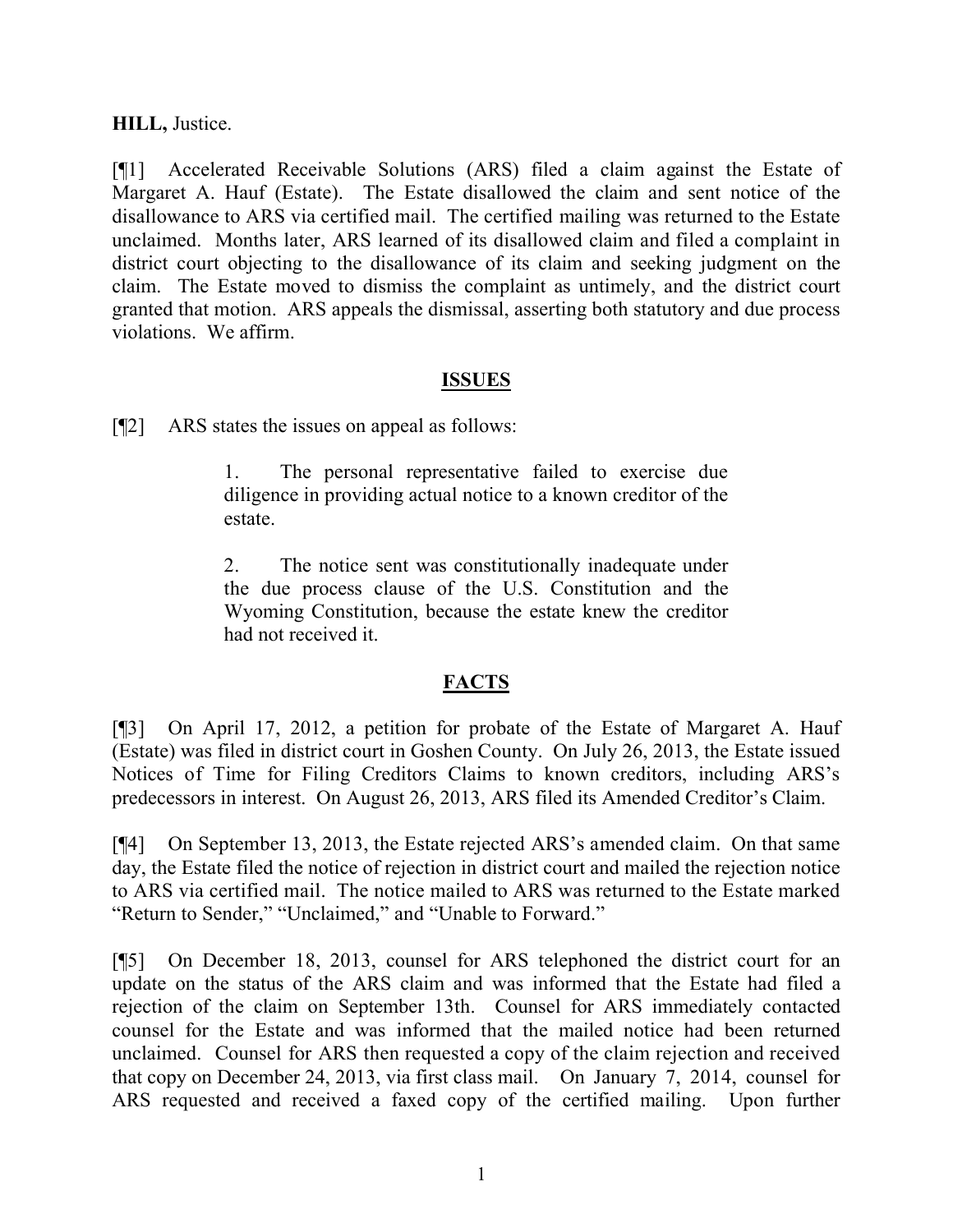investigation and inquiries to the post office, counsel for ARS learned on January 10, 2014, that the postal service had erroneously stamped the certified mailing unclaimed and returned it to the sender.

[¶6] On February 18, 2014, ARS filed a complaint objecting to the rejection of its claim and seeking a judgment on that claim. On March 5, 2014, the Estate filed a Rule 12(b)(6) motion to dismiss seeking dismissal on the ground that ARS's complaint was time barred. On that same date, the district court issued an order setting hearing, which scheduled a hearing on the Estate's motion to dismiss for April 4, 2014.

[¶7] On April 3, 2014, ARS filed its opposition to the motion to dismiss. ARS argued that the Estate's failure to strictly comply with the statutory notice requirements and its failure to provide ARS constitutionally adequate notice precluded the running of ARS's time to file its complaint. ARS attached to its response an affidavit from the postmaster at Scottsbluff, Nebraska. That affidavit stated that it appeared the return of the certified mailing unclaimed was the result of mishandling on the part of the postal service in that the postal service had not issued proper notices before returning the mailing unclaimed.

[¶8] On April 4, 2014, the district court held a hearing on the Estate's motion to dismiss. During that hearing, the court ruled that it would not convert the Estate's motion to a summary judgment motion and would not consider the postmaster affidavit attached to ARS's opposition. The court then ruled:

> Looking strictly at the pleadings the court has an allegation that the claim was rejected, that notice of the rejection was mailed by certified mail as required by the statute on September 13th, so that's the operative date to begin the time frame. And indeed the plaintiff didn't file a complaint within 30 days from that. Those are probably the only operative facts the court needs to decide this motion. And we have this additional issue of the notice was returned to sender unclaimed. And it sounds like [counsel for ARS] is asserting that, you know, the post office shouldn't have done that. That "They sent it back too quickly" or "They never put it in our mailbox" or something.

> The court finds that those are not defenses to this particular issue and so the court will grant the motion to dismiss. Maybe the plaintiff has to take this up with the post office. But anyway, the court will grant the motion to dismiss.

[¶9] On April 4, 2014, the district court entered an Order Dismissing with Prejudice. ARS timely filed a notice of appeal to this Court.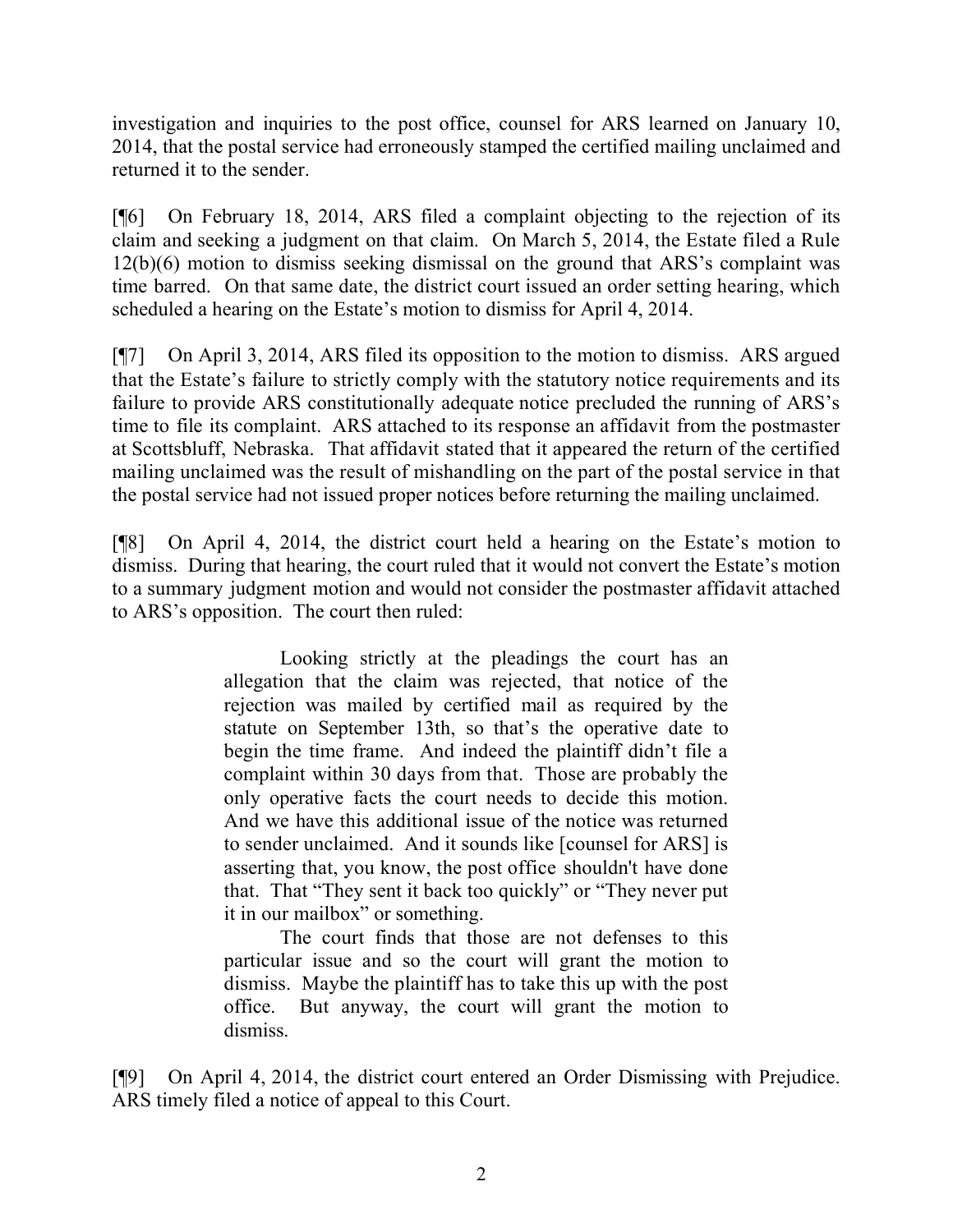## **STANDARD OF REVIEW**

[ $[10]$ ] This Court reviews dismissals pursuant to W.R.C.P. 12(b)(6) using the following standard of review:

> When reviewing W.R.C.P. 12(b)(6) motions to dismiss, we accept the facts stated in the complaint as true and view them in the light most favorable to the plaintiff. We will sustain such a dismissal when it is certain from the face of the complaint that the plaintiff cannot assert any fact which would entitle him to relief.

*In re Estate of Scherer*, 2014 WY 129, ¶ 5, 336 P.3d 129, 131 (Wyo. 2014) (quoting *Sinclair v. City of Gillette*, 2012 WY 19, ¶ 8, 270 P.3d 644, 646 (Wyo. 2012)).

[¶11] Constitutional questions present issues of law that we review *de novo*. *Circuit Court of Eighth Judicial Dist. v. Lee Newspapers*, 2014 WY 101, ¶ 9, 332 P.3d 523, 527 (Wyo. 2014) (citing *Operation Save Am. v. City of Jackson*, 2012 WY 51, ¶ 17, 275 P.3d 438, 447 (Wyo. 2012)).

#### **DISCUSSION**

[¶12] ARS offers two arguments in contending that the district court erred in dismissing the ARS complaint: 1) the Estate failed to comply with the probate code's notice provisions; and 2) the notice provided by the Estate did not comport with the requirements of due process. In addressing these issues, we are mindful of this Court's admonition regarding strict compliance with the probate code's notice provisions:

> We hold that, notice having not been given by *certified mail* as required, the thirty-day period did not begin to run and the action is not barred. We note the rule of law that, generally, actual notice is a sufficient substitute for notice by mail and that defects in complying with technicalities can be ignored when actual notice is proved. However, in this situation, the thirty-day period for filing of a claim is so short, that strict compliance with the requirements of notice by certified mail ought to be required. The statute is clear and precise. The notice of rejection by certified mail to the claimant is not burdensome.

There are some practical reasons for requiring notice of rejection by certified mail. One is more likely to pay close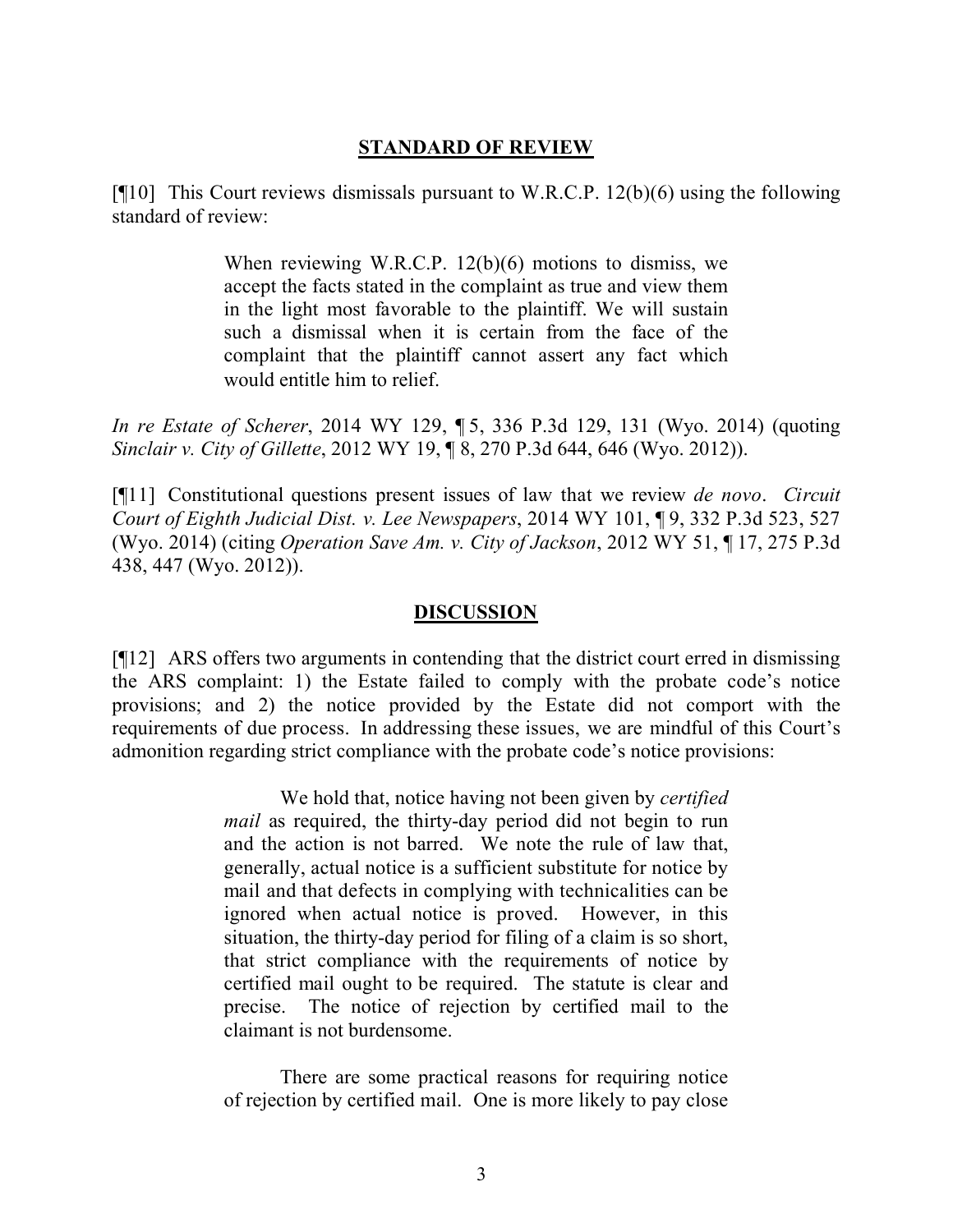attention to a letter that is certified than one received by ordinary mail. In addition, certified mail avoids any question as to whether or when actual notice of rejection was received.

*Hanson v. Estate of Belden*, 668 P.2d 1331, 1332 (Wyo. 1983).

[¶13] In the present case, it is clear from the face of ARS's complaint that the notice the Estate sent via certified mail was returned unclaimed. It is also clear that ARS received actual notice of the claim rejection on at least three occasions with the first notice being received on December 18, 2014. Because *Hanson* instructs that strict compliance with the probate code's notice provision is required to trigger the period for contesting the rejection of a claim and actual notice will not cure any such defect, the first question we must address is whether the Estate strictly complied with the statutory notice provision. We will then address ARS's due process argument, which is a question that is entirely separate and discrete from the statutory compliance question.

## **A. Statutory Notice Requirements**

[¶14] Wyo. Stat. Ann. § 2-7-712 governs the allowance and rejection of claims against an estate and the requirements for notice of a rejected claim. It provides:

> (a) When a claim, accompanied by the affidavit required in W.S. 2-7-704, has been filed with the clerk, the personal representative shall allow or reject it and his allowance or rejection shall be in writing and filed with the clerk within thirty (30) days after the expiration of the time for filing claims.

> (b) If the claim is filed with the clerk before the expiration of the time limited for the filing of claims, the same is filed in time though acted upon by the personal representative after the expiration of such time.

> (c) Every claim allowed by the personal representative shall be ranked among the acknowledged debts of the estate to be paid in due course of administration.

> (d) When a claim has been filed with the clerk and is rejected in whole or in part, *the personal representative shall immediately upon rejection notify the claimant by certified mail*.

Wyo. Stat. Ann. § 2-7-712 (LexisNexis 2013) (emphasis added).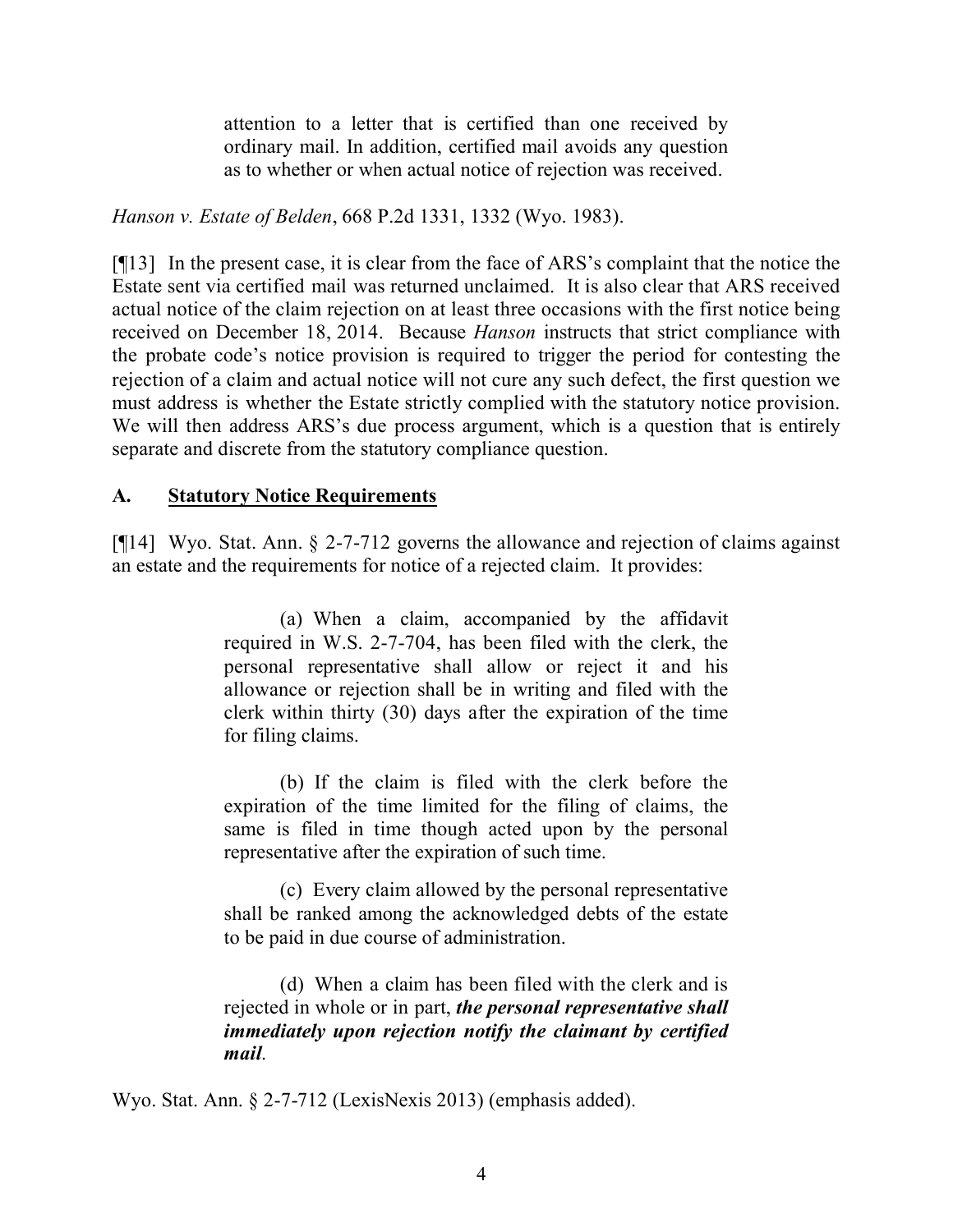[¶15] To determine whether the Estate strictly complied with the Section 712 notice requirements, we must interpret those requirements in accordance with our rules of statutory interpretation:

> In interpreting statutes, our primary consideration is to determine the legislature's intent. All statutes must be construed *in pari materia* and, in ascertaining the meaning of a given law, all statutes relating to the same subject or having the same general purpose must be considered and construed in harmony. Statutory construction is a question of law, so our standard of review is *de novo*. We endeavor to interpret statutes in accordance with the legislature's intent. We begin by making an inquiry respecting the ordinary and obvious meaning of the words employed according to their arrangement and connection. We construe the statute as a whole, giving effect to every word, clause, and sentence, and we construe all parts of the statute *in pari materia*. When a statute is sufficiently clear and unambiguous, we give effect to the plain and ordinary meaning of the words and do not resort to the rules of statutory construction. *Wyoming Board of Outfitters and Professional Guides v. Clark*, 2001 WY 78, ¶ 12, 30 P.3d 36, [41] (Wyo. 2001); *Murphy v. State Canvassing Board*, 12 P.3d 677, 679 (Wyo. 2000). Moreover, we must not give a statute a meaning that will nullify its operation if it is susceptible of another interpretation. *Billis v. State*, 800 P.2d 401, 413 (Wyo. 1990) (citing *McGuire v. McGuire*, 608 P.2d 1278, 1283 (Wyo. 1980)).

*Aland v. Mead*, 2014 WY 83, ¶ 11, 327 P.3d 752, 758-59 (Wyo. 2014) (quoting *Powder River Basin Res. Council v. Wyo. Oil & Gas Conservation Comm'n*, 2014 WY 37, ¶ 19, 320 P.3d 222, 228 (Wyo. 2014)).

[¶16] We have also said that "[w]here legislative intent is discernible a court should give effect to the 'most likely, most reasonable, interpretation of the statute, given its design and purpose.'" *Adekale v. State*, 2015 WY 30, ¶ 12, 344 P.3d 761, 765 (Wyo. 2015) (quoting *Rodriguez v. Casey*, 2002 WY 111, ¶ 20, 50 P.3d 323, 329 (Wyo. 2002)). This Court "will not add language or choose other words to change the meaning of a statute." *Adekale*, ¶ 13, 344 P.3d at 765 (citing *Stutzman v. Office of Wyo. State Eng'r*, 2006 WY 30, ¶¶ 14-16, 130 P.3d 470, 475 (Wyo. 2006)).

[¶17] ARS argues that because Wyo. Stat. Ann. § 2-7-712(d) uses the term "notify" and requires the use of certified mail to accomplish notice, the statute implicitly requires an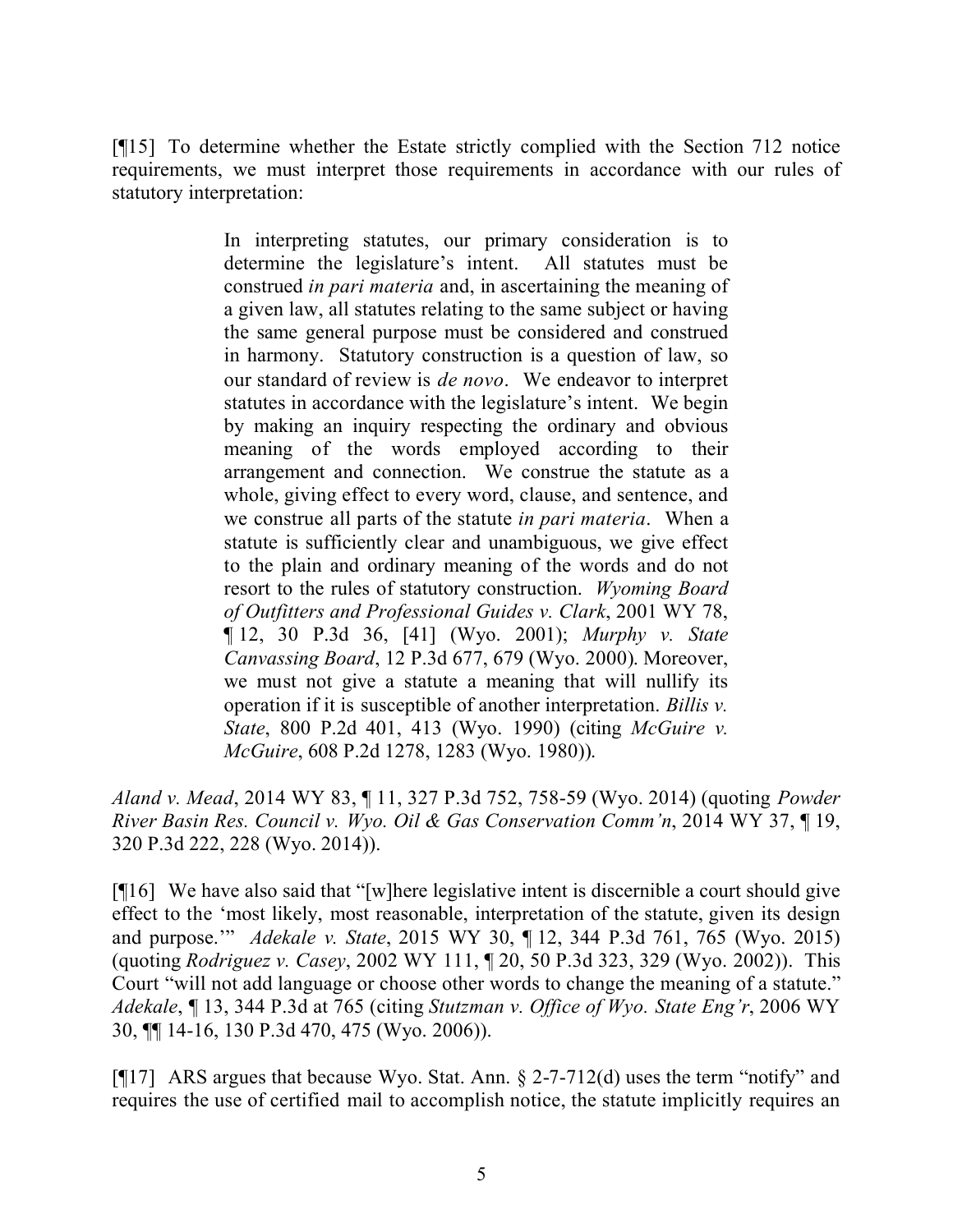estate's personal representative to ensure that a creditor receives actual notice of a claim rejection. In so arguing, ARS asserts that section 712 requires both that the personal representative mail the claim rejection via certified mail and that the personal representative then use due diligence to ensure either actual receipt of the notice or to verify that a creditor's failure to claim the certified mailing was a knowing and informed decision to refuse the mailing. We find this argument unsupported by the statute's plain language, by its reading with related provisions, and by legislative intent.

[ $[18]$  ARS first argues that  $\S$  2-7-712(d)'s use of the term "notify," by definition, means to provide actual notice. This argument reads much more than is warranted into the definition of "notify." The term "notify" means "[t]o inform (a person or group) in writing or by any method that is understood," or "[t]o give notice of; to make known." *Black's Law Dictionary* 1090 (7th ed. 1999). Given this definition, we cannot agree that the use of the term "notify" embodies a legislative intent or meaning that the personal representative ensure actual notice. The term "notify" means nothing more than to provide notice, and its use necessarily relies on the surrounding text to define the required type of notice and how that notice is to be given.

[¶19] Section 712 supplies that defining text by requiring that the notice be given via certified mail. This brings us to ARS's next argument, that the statutory requirement of notice by certified mail encompasses broader obligations of tracking and verifying either actual receipt or a claimant's informed refusal to accept or claim the mailing. In support of its argument, ARS cites to this Court's observations in *Hanson* regarding the advantages of notice by certified mail:

> There are some practical reasons for requiring notice of rejection by certified mail. One is more likely to pay close attention to a letter that is certified than one received by ordinary mail. In addition, certified mail avoids any question as to whether or when actual notice of rejection was received.

*Hanson*, 668 P.2d at 1332.

[¶20] Extrapolating from *Hanson*, ARS contends that because certified mail allows a sender to know whether or when actual notice of a claim rejection was received, section 712's use of this form of notice reflects a legislative intent to require the estate to ensure actual receipt of a claim rejection or an informed refusal of the mailing. We disagree.

[¶21] We recognize that the legislature's choice of certified mail as the means of providing notice of a rejected claim was likely motivated to a great degree by the reliability of certified mail and the objective of ensuring that the notice reach its intended recipient. *See Jones v. Flowers*, 547 U.S. 220, 226, 126 S.Ct. 1708, 1714, 164 L.Ed.2d 415 (2006) (noting "Court's ample precedent condoning notice by mail"). We are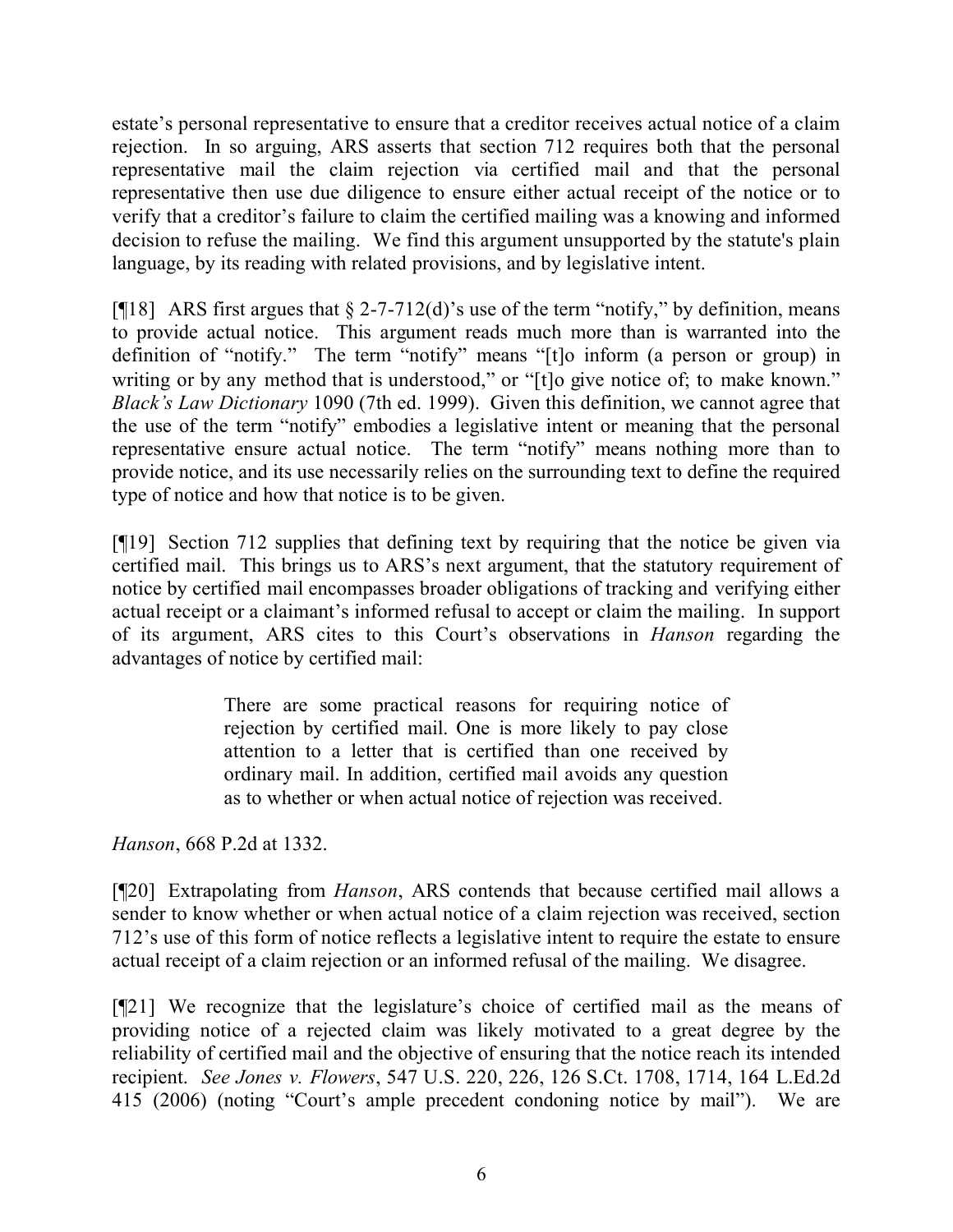unwilling, however, to read into that choice an implied requirement that an estate must go beyond issuing the certified mailing and investigate the reasons a mailing goes unclaimed. Given the acceptance of U.S. mail service as a means of effecting notice, we believe it just as likely that the need for such an investigation was neither anticipated nor considered.

[¶22] Additionally, while it is true as this Court observed in *Hanson* that an advantage of notice by certified mail is the ability to know whether and when actual notice was received, the tracking of that piece of information is not statutorily critical to our probate code's claims processing. Wyo. Stat. Ann. § 2-7-718 governs a claimant's time for filing suit following rejection of a claim, and that filing period is triggered not by the date notice is received but by the date on which the notice is mailed:

> When a claim is rejected and notice given as required, the holder shall bring suit in the proper court against the personal representative within thirty (30) days *after the date of mailing the notice*, otherwise the claim is forever barred.

Wyo. Stat. Ann. § 2-7-718 (LexisNexis 2013) (emphasis added).

[¶23] In this regard, notice by certified mailing provides information in addition to the date of delivery or attempted delivery that is arguably more relevant in terms of the probate code's claims processing, namely documentation of the mailing date. *See* United States Postal Service, Domestic Mail Manual § 503.3.1.1 (http://pe.usps.gov/text/dmm300/503.htm#1063590) (emphasis added) ("Certified Mail *provides the sender with a mailing receipt* and, upon request, electronic verification that an article was delivered or that a delivery attempt was made."). Given that the mailing date of a rejection notice is the trigger for a claimant's filing period, we think it just as likely that the legislature, to the extent it prescribed certified mail as a means of tracking critical dates, was less concerned with the date of receipt and was more concerned that the method chosen would provide ready proof of the mailing date.

[¶24] We further find that it is difficult to reconcile the obligations urged by ARS with the policy objectives underlying the probate code. The legislature has expressly stated that the probate code is to be interpreted in keeping with "the policy of the state of Wyoming that the administration of estates of decedents be completed as rapidly as possible consistent with due protection of the interests of creditors, taxing authorities and distributees." Wyo. Stat. Ann. § 2-7-801(a) (LexisNexis 2013). This Court has likewise long recognized this goal in the administration of estates:

> The object of limitation statutes in estate matters is to expedite and facilitate the settlement of estates by providing a procedure whereby the executor or administrator of an estate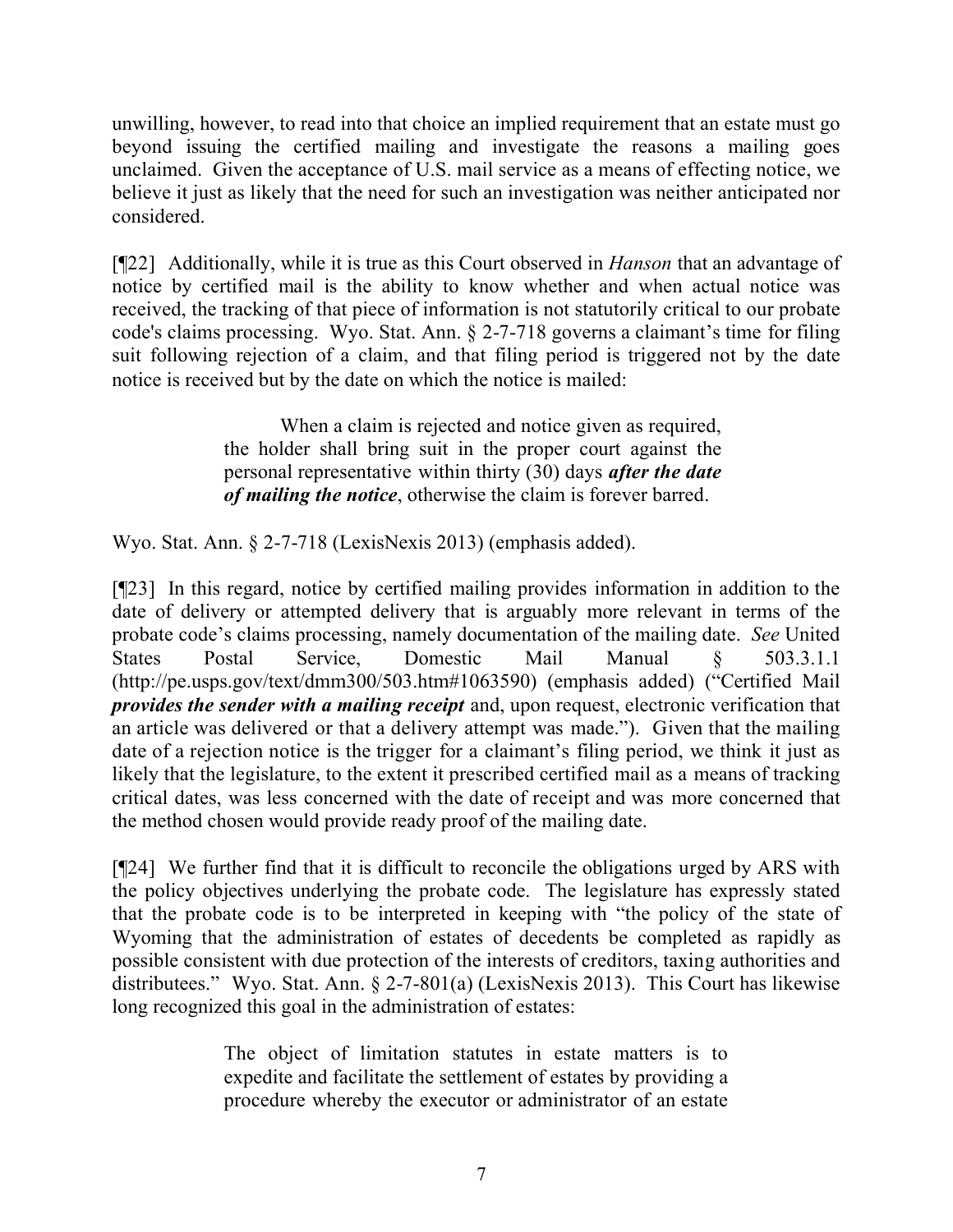can wind up the affairs of a decedent in an orderly manner and make distribution of assets as speedily as practicable.

*Park County ex rel. Park County Welfare Dept. v. Blackburn*, 394 P.2d 793, 795 (Wyo. 1964); *see also In re Estate of Novakovich*, 2004 WY 158, ¶ 26, 101 P.3d 931, 937 (Wyo. 2004); *Rodriguez v. Casey*, 2002 WY 111, ¶ 26, 50 P.3d 323, 330 (Wyo. 2002); *Matter of Estate of Reed*, 768 P.2d 566, 572 (Wyo. 1989).

[ $[25]$ ] The obligations ARS urges this Court to read into § 2-7-712(d) are at odds with the goal of expedient estate administration. Ensuring actual receipt of a rejection notice or verifying the reasons for a claimant's failure to claim a certified mailing are requirements that in many instances are likely beyond a personal representative's control. There may be occasions where a postal mishandling is to blame for the delivery failure, but there may also be occasions where a claimant steadfastly refuses to claim the mailing or respond to a personal representative's inquiries. In any case, imposing an obligation on a personal representative to resolve the matter introduces uncertainty and delay into what is intended to be a predictable and efficient process.

[ $[26]$  ARS's proposed interpretation of  $\S$  2-7-712(d) runs contrary to goals of estate administration and would require that this Court supply terms that are neither expressed nor implied in the statute, which is something we will not do. Section 712(d) requires that the personal representative send notice of a claim rejection via certified mail to the claimant, nothing more. Once that notice is sent, the personal representative has strictly complied with his statutory obligation, and the thirty-day time period for the claimant to file suit on the objection is triggered per § 2-7-718.

# **B. Due Process Requirements**

[¶27] We have determined that the Estate strictly complied with the statutory notice requirements. That brings us to ARS's second argument that even if the notice sent by the Estate complied with the statutory notice requirements, that notice was constitutionally defective and violated ARS's right to due process under the Fourteenth Amendment to the U.S. Constitution.

[¶28] Before a government may take or impact property, "the Due Process Clause of the Fourteenth Amendment requires the government to provide the owner 'notice and opportunity for hearing appropriate to the nature of the case.'" *Jones*, 547 U.S at 223, 126 S.Ct. at 1712 (quoting *Mullane v. Central Hanover Bank & Trust Co.*, 339 U.S. 306, 313, 70 S.Ct. 652, 94 L.Ed. 865 (1950)). Due process protections are implicated where a protected property interest is impacted and where it is state action that impacts the protected property interest. *Tulsa Prof'l Collection Services, Inc. v. Pope*, 485 U.S. 478, 485, 108 S.Ct. 1340, 1345, 99 L.Ed.2d 565 (1988); *see also Hatfield v. Rochelle Coal Co.*, 813 P.2d 1308, 1310 (Wyo. 1991). We therefore must consider three questions in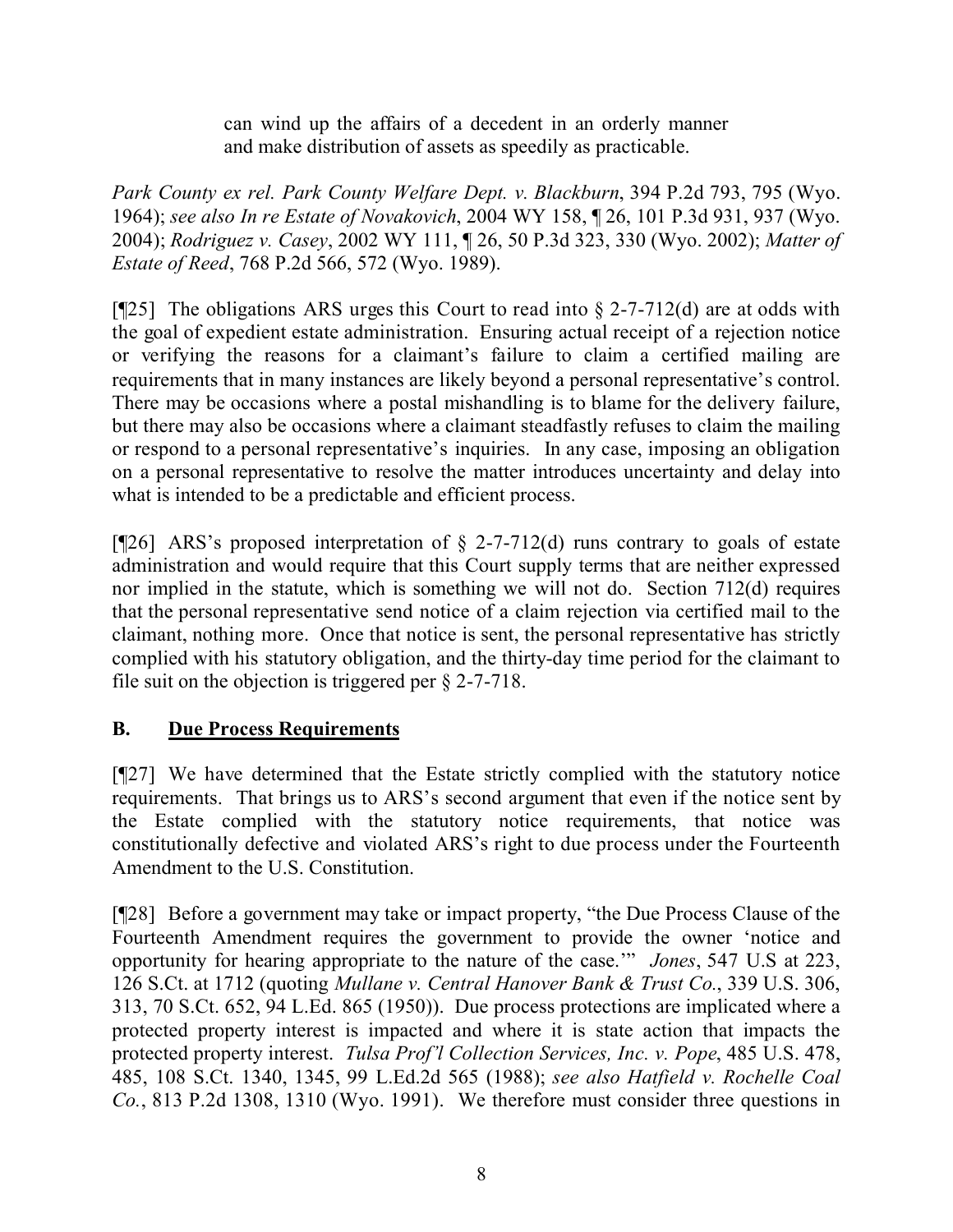determining whether the barring of ARS's claim violated its due process rights: 1) whether ARS had a protected property interest in its claim against the Estate; 2) whether the rejection of that claim involved state action; and 3) whether ARS received adequate notice and an opportunity to be heard on the claim.

## **1. Protected Property Interest**

[¶29] The parties here do not dispute that ARS's claim against the Estate is a protected property interest. *See Tulsa Prof'l Collection Services, Inc.*, 485 U.S. at 485, 108 S.Ct. at 1345 (claim against estate "properly considered a protected property interest"). ARS had a protected property interest in its claim against the Estate, and so we proceed to the next question of whether the rejection of that claim involved state action.

## **2. State Action**

[¶30] The Supreme Court has defined the circumstances under which the barring of a claim against an estate involves state action. *Tulsa Prof'l Collection Services, Inc.*, 485 U.S. at 486-87, 108 S.Ct. at 1345-46. In *Tulsa Prof'l Collection Services, Inc.*, the Court considered whether a provision of Oklahoma's probate laws that required claims to be presented to the estate within two months of the publication of a notice advising creditors of the commencement of probate proceedings complied with due process. *Tulsa Prof'l Collection Services*, *Inc.*, 485 U.S. at 479, 108 S.Ct. at 1342. In finding that notice by publication was inadequate, the Court determined that the barring of the affected claims involved state action. It reasoned:

> It is true that nonclaim statutes generally possess some attributes of statutes of limitations. They provide a specific time period within which particular types of claims must be filed and they bar claims presented after expiration of that deadline. Many of the state court decisions upholding nonclaim statutes against due process challenges have relied upon these features and concluded that they are properly viewed as statutes of limitations. *See, e.g.*, *Estate of Busch v. Ferrell-Duncan Clinic, Inc.*, 700 S.W.2d, at 89; *William B. Tanner Co. v. Estate of Fessler*, 100 Wis.2d 437, 302 N.W.2d 414 (1981).

> As we noted in *Short*, however, it is the "self-executing feature" of a statute of limitations that makes *Mullane* and *Mennonite* inapposite. *See* 454 U.S., at 533, 536, 102 S.Ct., at 794, 796. The State's interest in a self-executing statute of limitations is in providing repose for potential defendants and in avoiding stale claims. The State has no role to play beyond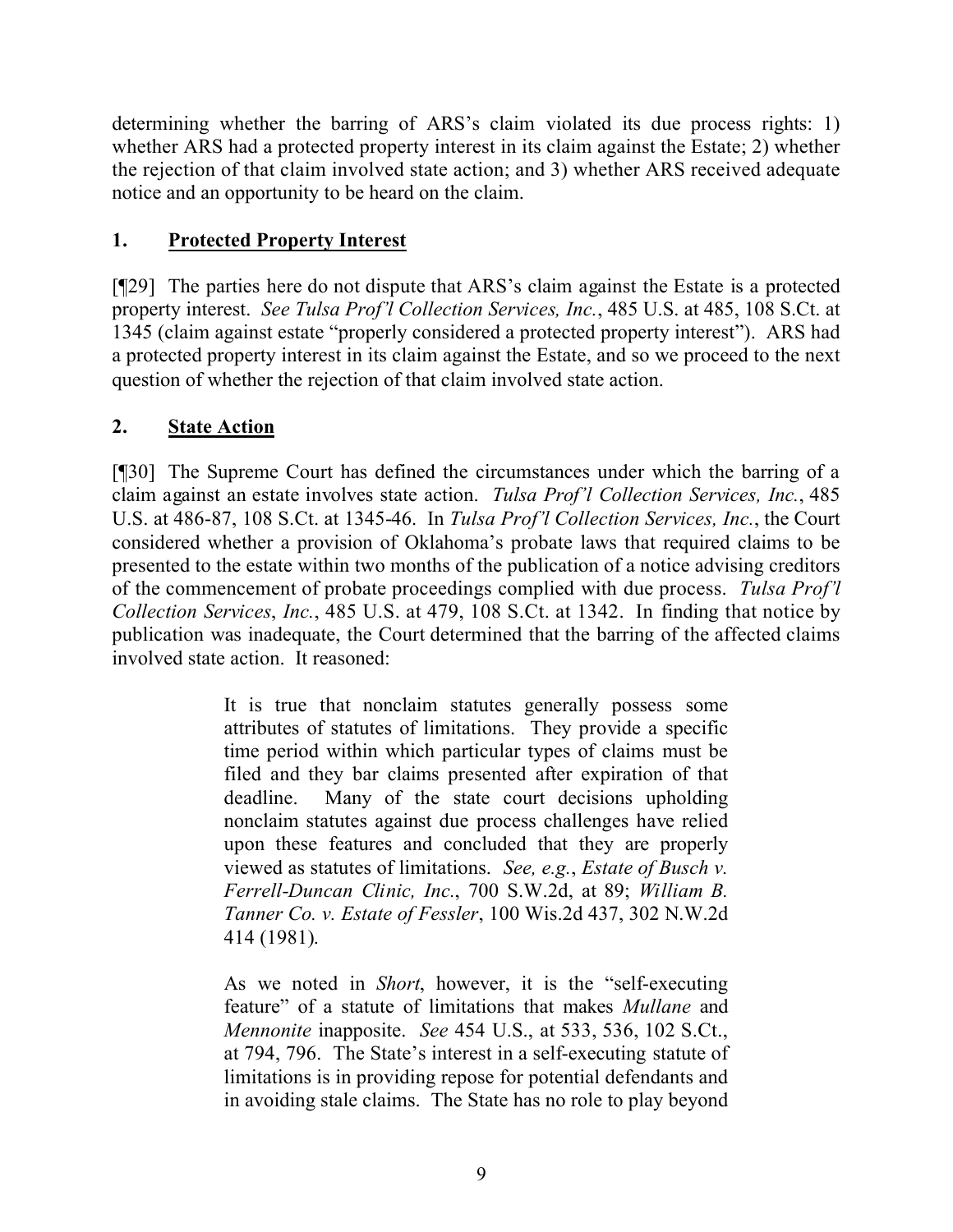enactment of the limitations period. While this enactment obviously is state action, the State's limited involvement in the running of the time period generally falls short of constituting the type of state action required to implicate the protections of the Due Process Clause.

Here, in contrast, there is significant state action. The probate court is intimately involved throughout, and without that involvement the time bar is never activated. The nonclaim statute becomes operative only after probate proceedings have been commenced in state court. The court must appoint the executor or executrix before notice, which triggers the time bar, can be given. Only after this court appointment is made does the statute provide for any notice; § 331 directs the executor or executrix to publish notice "immediately" after appointment. Indeed, in this case, the District Court reinforced the statutory command with an order expressly requiring appellee to "immediately give notice to creditors." The form of the order indicates that such orders are routine. Record 14. Finally, copies of the notice and an affidavit of publication must be filed with the court. § 332. It is only after all of these actions take place that the time period begins to run, and in every one of these actions, the court is intimately involved. This involvement is so pervasive and substantial that it must be considered state action subject to the restrictions of the Fourteenth Amendment.

*Tulsa Prof'l Collection Services, Inc.*, 485 U.S. at 486-87, 108 S.Ct. at 1345-46.

[¶31] Shortly after the Supreme Court decided *Tulsa Prof'l Collection Services, Inc.*, this Court was presented with the same question whether the barring of claims against an estate for failure to timely file a claim against an estate under Wyoming's probate code involved state action. We held that it did, explaining:

> The Supreme Court also held that Oklahoma's statute implicated sufficient state action to invoke the due process clause of the fourteenth amendment. The Supreme Court based that conclusion on the following statutory characteristics: (1) the nonclaim statute became operative after probate proceedings had been commenced in state court; (2) the time bar could be triggered only after a court had appointed an executor or executrix; (3) the statute directed the executor or executrix to publish notice immediately after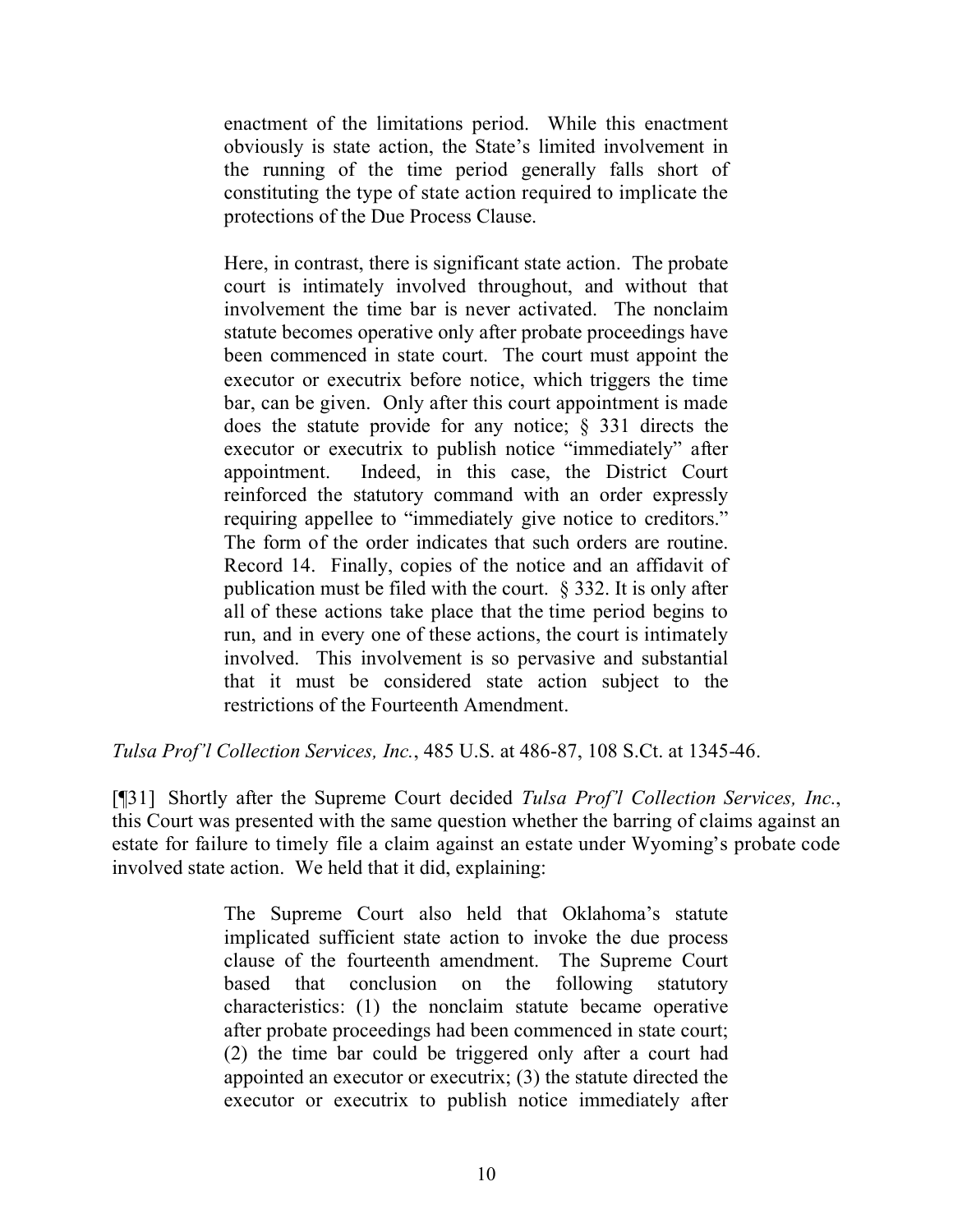court appointment; and (4) the statute required the executor or executrix to file copies of the notice and an affidavit of publication with the court. The Supreme Court stated that such substantial involvement of the probate court in the probate procedure constituted state action.

Next, the Supreme Court balanced the state's legitimate interest in expeditious resolution of probate proceedings and the creditors' interest in protection of their claims. The Supreme Court determined that providing actual notice to known or reasonably ascertainable creditors was not inconsistent with the goals of the statute and was not unreasonably cumbersome.

The statutory procedure in Wyoming is quite similar to Oklahoma's scheme in that the time bar provided in  $\S$  2–7– 201 is triggered only after probate proceedings have been commenced in district court, a personal representative has been appointed by the district court, and notice has been given to creditors to file their claims against the estate with the clerk of court. In addition, proof of publication and mailing or delivery of the notice is required to be filed with the clerk of court. We hold that the involvement of the district court in the probate proceedings is so pervasive and substantial that it must be considered such state action as to invoke the due process clause of the United States and Wyoming Constitutions.

*Hanesworth v. Johnke*, 783 P.2d 173, 175-76 (Wyo. 1989) (footnote omitted).

[¶32] The Estate contends that *Hanesworth* is distinguishable because in that case the Court was considering the initial notice of claims whereas in this case the probate case had advanced to the stage of claim rejection, which is a decision solely of the personal representative, made independently of the probate court and involving no action of the court. The Estate argues that because it is an action of the personal representative that triggers the limitations period rather than court action, the claims period is a selfexecuting statute of limitations that involves no state action. Given the Supreme Court's reasoning in *Tulsa Prof'l Services, Inc.* and our parallel reasoning in *Hanesworth*, we are unable to discern the difference urged by the Estate.

[¶33] At both junctures, the barring of a claim for failure to timely file a claim against an estate and the barring of a claim for failure to timely file a complaint following a claim's rejection, the factors that this Court found constituted the probate court's "pervasive and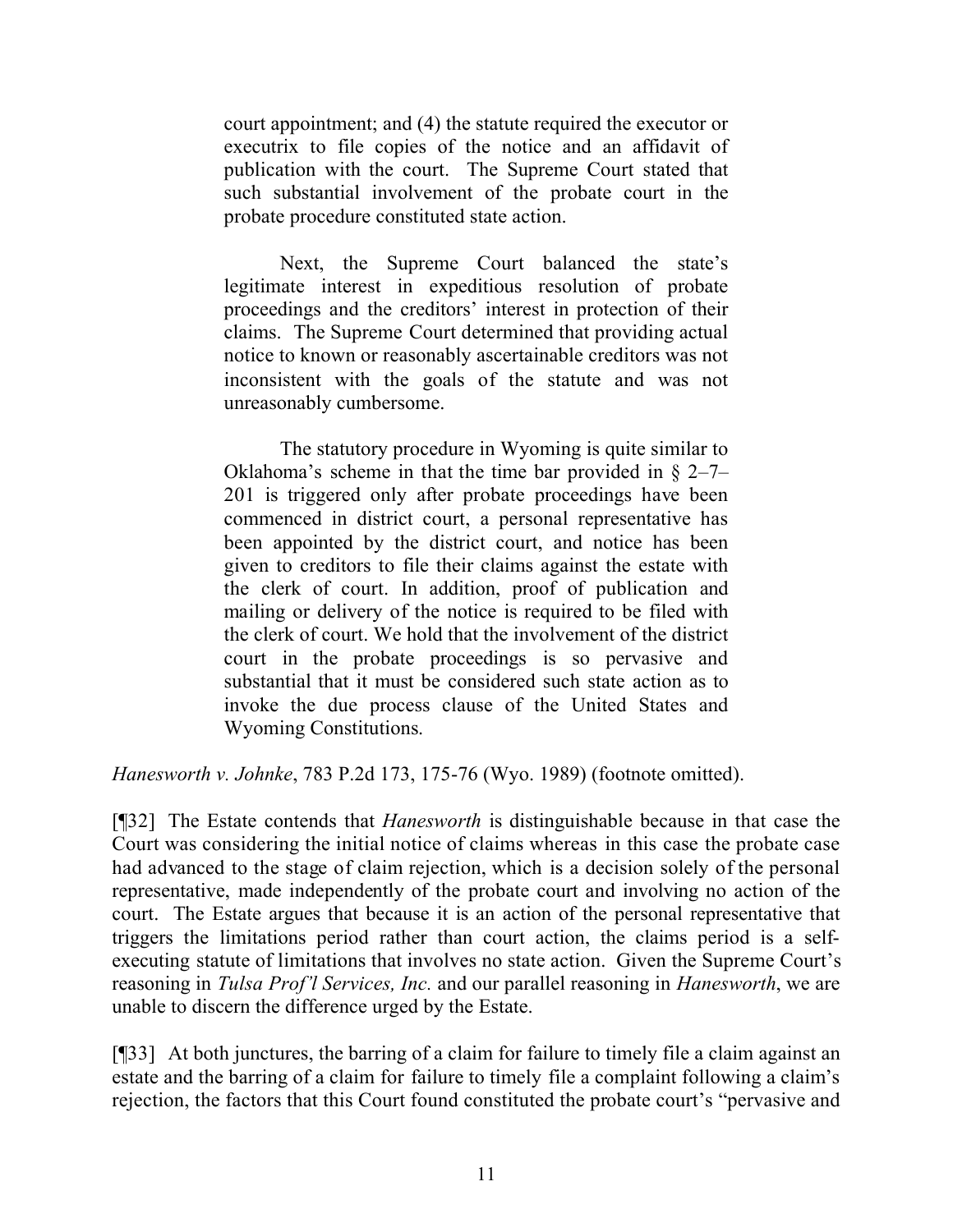substantial" involvement in the probate proceedings remain the same: probate proceedings have been commenced in district court, a personal representative has been appointed by the district court, and notice has been given to creditors to file their claims against the estate with the clerk of court. *See Hanesworth*, 783 P.2d at 176. The probate court's involvement in the probate proceedings does not end after a claim is filed against an estate, and while the personal representative may decide initially which claims to allow and which to reject, the estate is required to file its rejection of any claim with the court. Wyo. Stat. Ann. § 2-7-712(a). The probate court's role in the administration of an estate is not diminished by actions of the personal representative, and as we recently recognized, the probate court's role is significant:

> Our system of justice is generally adversarial in nature, and procedural errors tend to be soon discovered due to the parties' enlightened self-interests. Probate administration, on the other hand, is often not adversarial, and the probate court therefore has a significant role in assuring that the decedent's intent or the requirements of our statute of descent and distribution are carried out efficiently, honestly, and with appropriate notice.

*In re Estate of Dahlke*, 2014 WY 29, ¶ 79, 319 P.3d 116, 134 (Wyo. 2014).

[¶34] We find no reason to depart from our holding in *Hanesworth*. We thus conclude that the rejection of the ARS claim involved state action and turn to the final question whether ARS was afforded adequate notice and an opportunity to be heard on the rejection of its claim against the Estate.

## **3. Adequacy of Notice and Opportunity to Be Heard**

[¶35] Due process does not require that a property owner receive actual notice before the government takes or impacts a protected property interest. *Jones*, 547 U.S at 226, 126 S.Ct. at 1713 (citing *Dusenbery v. United States*, 534 U.S. 161, 170, 122 S.Ct. 694, 151 L.Ed.2d 597 (2002)). The notice that is mandated by due process is "'notice reasonably calculated, under all the circumstances, to apprise interested parties of the pendency of the action and afford them an opportunity to present their objections.'" *Jones*, 547 U.S. at 226, 126 S.Ct. at 1713-14 (quoting *Mullane v. Central Hanover Bank & Trust Co.*, 339 U.S. 306, 314, 70 S.Ct. 652, 94 L.Ed. 865 (1950)).

[¶36] It is clear that the certified mailing to ARS was not constitutionally adequate notice. The Supreme Court has held that where notice is sent via certified mail and that mailing is returned unclaimed, the certified mailing will not satisfy due process requirements. *Jones*, 547 U.S. at 225, 126 S.Ct. at 1714. In so holding, the Court recognized that certified mailing generally is notice reasonably calculated to reach its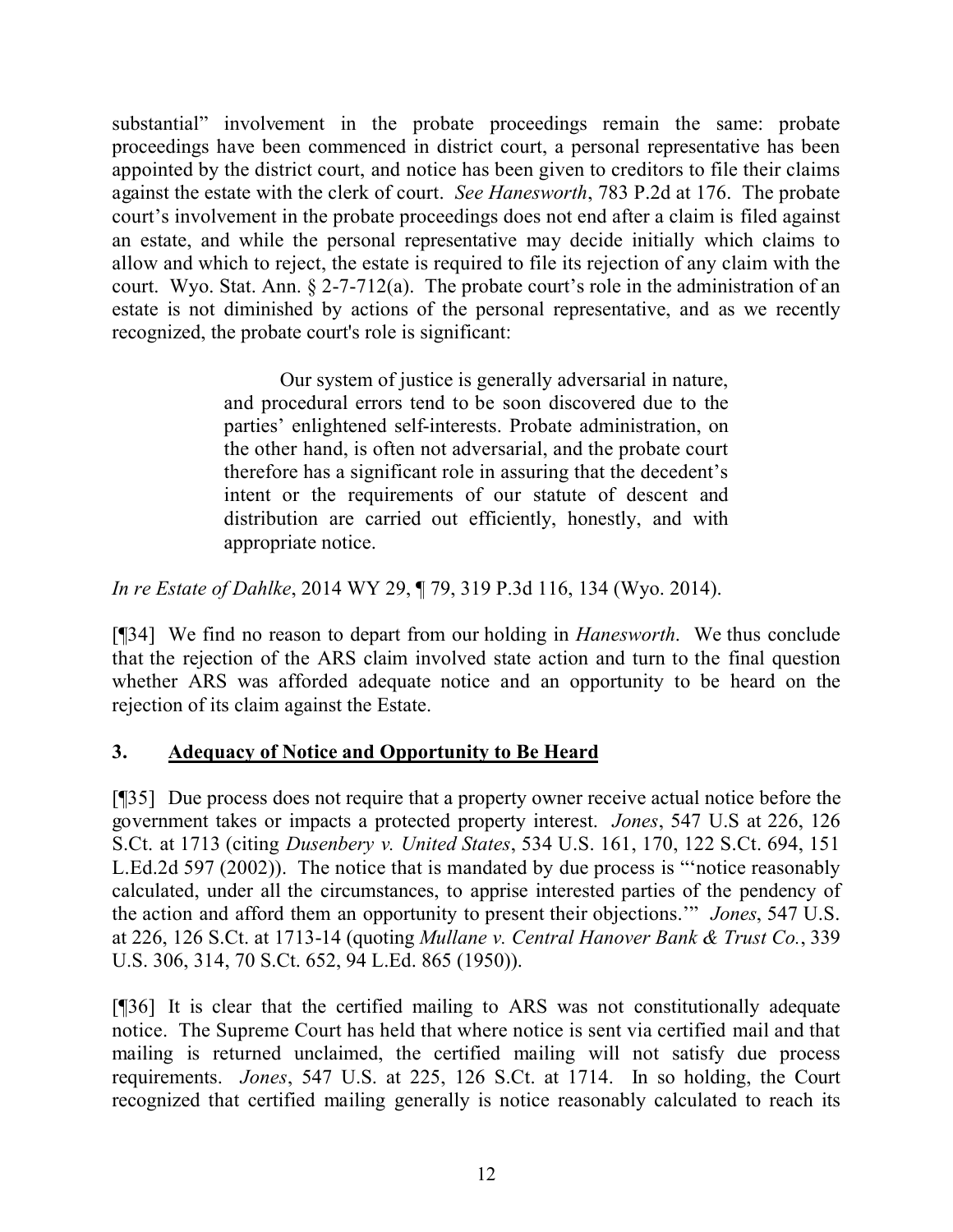intended recipient and is therefore generally constitutionally adequate. *Id.*, 547 U.S. at 227, 126 S.Ct. at 1714. The Court explained, however, consistent with its past precedent, that where the governmental entity has knowledge that notice pursuant to its normal procedure was ineffective and did not reach its intended recipient, that knowledge "trigger[s] an obligation on the government's part to take additional steps to effect notice." *Id.*, 547 U.S. at 230, 126 S.Ct. at 1714 (citing *Covey v. Town of Somers*, 351 U.S. 141, 76 S.Ct. 724, 100 L.Ed. 1021 (1956); *Robinson v. Hanrahan*, 409 U.S. 38, 93 S.Ct. 30, 34 L.Ed.2d 47 (1972) (*per curiam*)).

[¶37] The Court in *Jones* did not require that the follow-up notice be in the same form as the failed notice or that it be in the statutorily-prescribed form. *Jones*, 547 U.S. at 234- 35, 126 S.Ct. at 1718-19. The Court suggested that reasonable additional steps at notice would include re-sending the notice via regular mail or posting a notice at the recipient's provided address. *Id*. Notably, the Court rejected the argument that the government had an obligation to track down the intended recipient:

> Jones believes that the Commissioner should have searched for his new address in the Little Rock phonebook and other government records such as income tax rolls. We do not believe the government was required to go this far. As the Commissioner points out, the return of Jones' mail marked "unclaimed" did not necessarily mean that 717 North Bryan Street was an incorrect address; it merely informed the Commissioner that no one appeared to sign for the mail before the designated date on which it would be returned to the sender. An open-ended search for a new addressespecially when the State obligates the taxpayer to keep his address updated with the tax collector, see Ark. Code Ann. § 26-35-705 (1997)-imposes burdens on the State significantly greater than the several relatively easy options outlined above.

*Jones*, 547 U.S. at 235-36, 126 S.Ct. at 1719.

[¶38] The Estate acknowledges that, in light of *Jones*, the notice it sent via certified mail was not constitutionally adequate notice of its rejection of the ARS claim. The question we must answer then is whether ARS's subsequent receipt of actual notice of that claim rejection provided it the constitutionally required notice and opportunity to be heard.

[¶39] ARS argues that the actual notice that it received was not adequate because it was not provided via the statutorily-mandated method of certified mail. ARS further contends that it did not have an opportunity to be heard because the statutory period under § 2-7- 718 for contesting the rejection could not be triggered until ARS received actual notice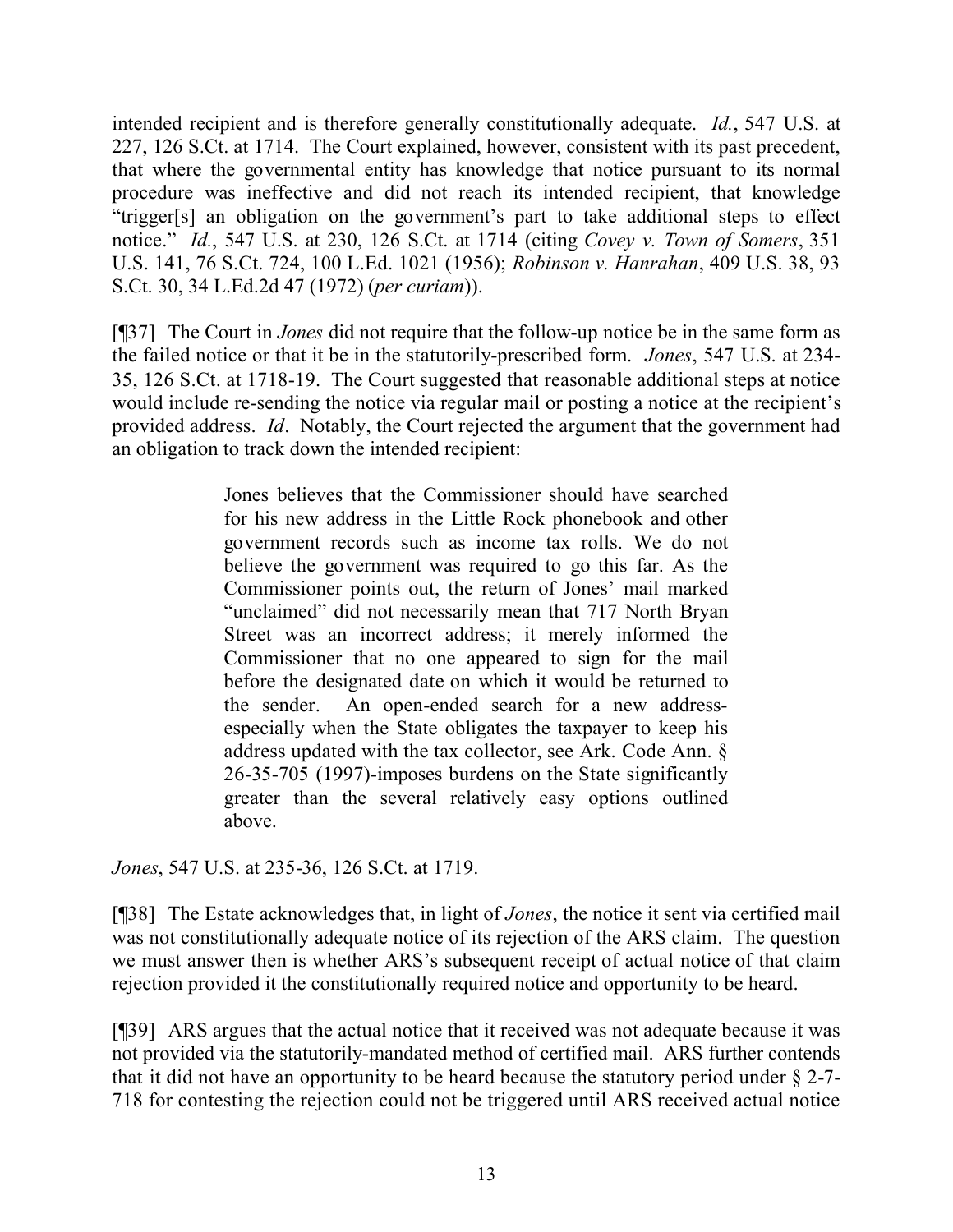by certified mail. This argument improperly conflates the due process requirements and the statutory requirements.

[¶40] As we discussed above, it is the statute that requires notice via certified mail, not due process. *See Jones*, 547 U.S. at 238, 126 S.Ct. at 1721 (where notice by certified mail or other statutory method fails, due process does not prescribe the replacement method of providing notice). We have already held herein that the Estate strictly complied with the notice requirements of  $\S$  2-7-712(d) when it sent notice to ARS by certified mail. While that notice sent by certified mail was not adequate to afford ARS its constitutionally protected right to notice and an opportunity to be heard, it was sufficient to trigger the Section 718 time period for contesting the claim. What we must determine then is how to cure the constitutional defect.

[¶41] The remedy that ARS urges, which demands that the constitutionally adequate notice must also be the statutorily-prescribed notice, would impose an untenable burden on an estate. The requirement would leave an estate with no ability to proceed on a claim if the claimant refused to accept a certified mailing. Even if the estate provided actual notice of the claim rejection, the matter would be at a standstill until such time as the claimant accepted the certified mailing. Due process does not dictate such a result.

[¶42] Instead, what we find best addresses the constitutional defect is a tolling of the § 2-7-718 time period until such time as constitutionally adequate notice is provided. This result is consistent with our interpretation of the probate code's notice requirements and with the demands of due process. We also find support for this result in a similar case recently decided by the Arizona Court of Appeals. *See In re Estate of Snure*, 234 Ariz. 203, ¶¶ 12-13, 320 P.3d 316, 319 (Ariz. Ct. App. 2014).

[¶43] In *Snure*, as in this case, an estate sent notice of a claim disallowance via certified mail and that mailing was returned unclaimed. *Snure*, ¶ 3, 320 P.2d at 317. When the claimant received actual notice of the disallowance, she filed a petition objecting to the disallowance. *Id*., ¶ 4, at 317. The court in *Snure* found, as we have, that while the certified mailing complied with the statutory notice requirement, the notice was constitutionally inadequate. *Id.*, ¶¶ 10, 12 at 319. The court concluded that the estate complied with the statute when it mailed the notice and that the claimant "should be provided precisely what due process guarantees—notice and an opportunity to be heard." *Id.*,  $\P$  13 at 319. As a remedy, the court held that the time for the claimant to file her petition was the statutorily-prescribed period, but it did not begin to run until the date the claimant was provided constitutionally adequate notice. *Id*.

[¶44] Based on the foregoing, we conclude that the Estate complied with the notice requirements of § 2-7-712(b) when it mailed the notice of claim rejection to ARS and that compliance triggered the § 2-7-718 time for ARS to file its complaint. The running of that time was, however, tolled until ARS received constitutionally adequate notice of the